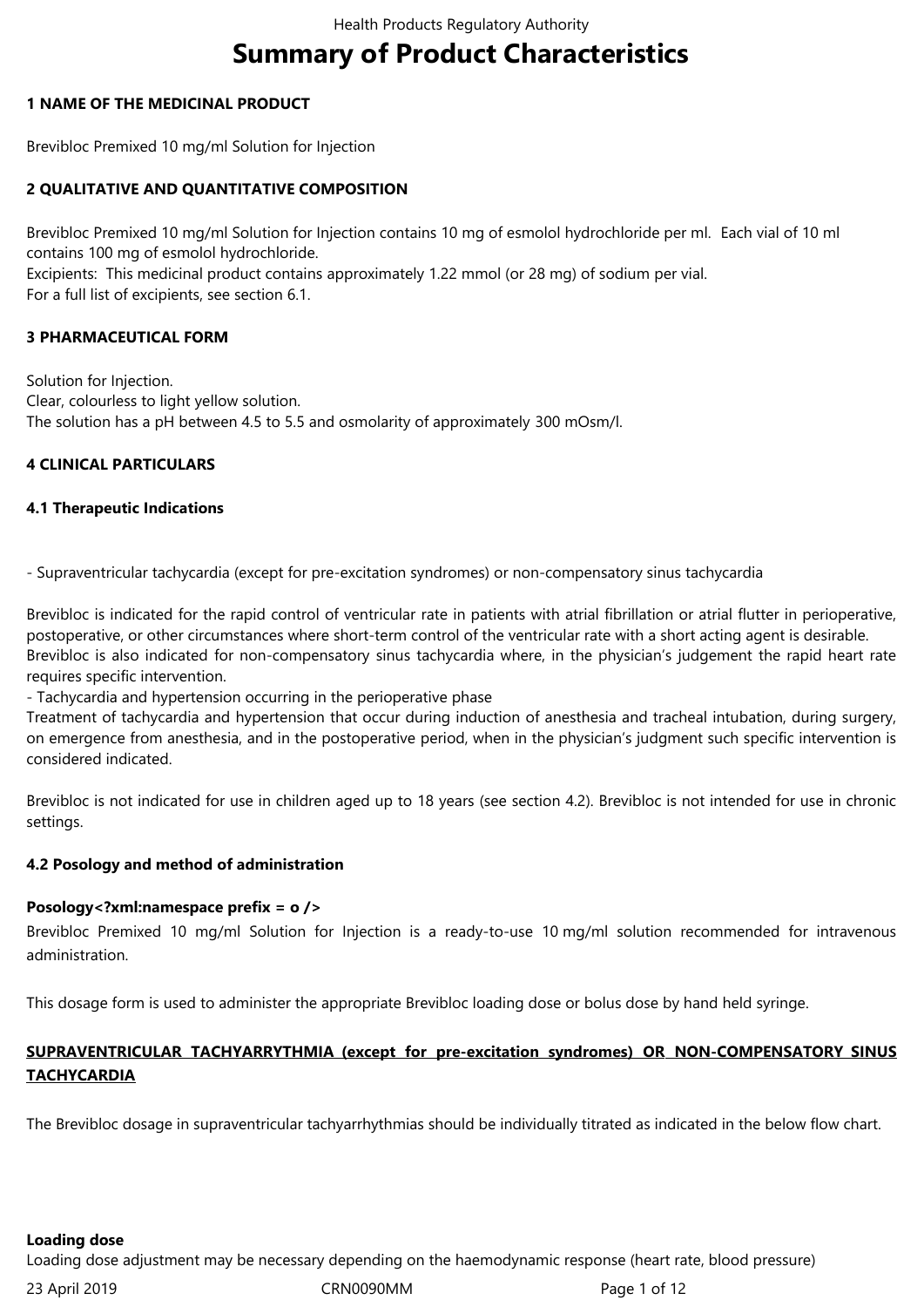## **Maintenance dose**

For a continuous and progressive dosage an effective maintenance dose is between 50 to 200 micrograms/kg/minute. 25 micrograms/kg/minute doses may be used.

Maintenance dose adjustment may be necessary depending on the desired haemodynamic response. Administration of doses greater than 200 mcg/kg/min provides little added heart rate-lowering effect, and the rate of adverse reactions increases.

Loading dose and maintenance doses of Brevibloc to administer for different patient weights are outlined in Table 1 and Table 2 respectively.

## **Table 1**

## **Volume of Brevibloc 10 mg/ml required for an INITIAL LOADING DOSE of 500 mcg/ kg / minute**

|             | Patient weight (kg) |  |    |  |  |    |  |  |  |
|-------------|---------------------|--|----|--|--|----|--|--|--|
|             |                     |  | 60 |  |  | 90 |  |  |  |
| Volume (ml) |                     |  |    |  |  |    |  |  |  |

## **Table 2**

# **Volume of Brevibloc 10 mg/ml required to provide MAINTENANCE DOSES at infusion rates between 12.5 and 300 mcg/kg/minute**

|                               | <b>Infusion Dose Rate</b>                                        |                  |                    |                   |                   |                   |                   |  |  |
|-------------------------------|------------------------------------------------------------------|------------------|--------------------|-------------------|-------------------|-------------------|-------------------|--|--|
| <b>Patient weight</b><br>(kg) | 12.5<br>mcg/kg/min                                               | 25<br>mcg/kg/min | 50<br>mcg/kg/min   | 100<br>mcg/kg/min | 150<br>mcg/kg/min | 200<br>mcg/kg/min | 300<br>mcg/kg/min |  |  |
|                               | Amount to administer per hour to achieve the dose rate (ml / hr) |                  |                    |                   |                   |                   |                   |  |  |
| 40                            | $3$ ml/hr                                                        | $6$ ml/hr        | $12 \text{ ml/hr}$ | 24 ml/hr          | 36 ml/hr          | 48 ml/hr          | 72 ml/hr          |  |  |
| 50                            | 3.75 ml/hr                                                       | $7.5$ ml/hr      | $15$ ml/hr         | 30 ml/hr          | 45 ml/hr          | $60$ ml/hr        | 90 ml/hr          |  |  |
| 60                            | $4.5$ ml/hr                                                      | 9 ml/hr          | 18 ml/hr           | 36 ml/hr          | 54 ml/hr          | 72 ml/hr          | 108 ml/hr         |  |  |
| 70                            | 5.25 ml/hr                                                       | $10.5$ ml/hr     | $21$ ml/hr         | 42 ml/hr          | $63$ ml/hr        | 84 ml/hr          | 126 ml/hr         |  |  |
| 80                            | $6$ ml/hr                                                        | 12 ml/hr         | 24 ml/hr           | 48 ml/hr          | 72 ml/hr          | 96 ml/hr          | 144 ml/hr         |  |  |
| 90                            | $6.75$ ml/hr                                                     | 13.5 ml/hr       | 27 ml/hr           | 54 ml/hr          | 81 ml/hr          | 108 ml/hr         | 162 ml/hr         |  |  |
| 100                           | $7.5$ ml/hr                                                      | 15 ml/hr         | 30 ml/hr           | $60$ ml/hr        | 90 ml/hr          | 120 ml/hr         | 180 ml/hr         |  |  |
| 110                           | 8.25 ml/hr                                                       | $16.5$ ml/hr     | 33 ml/hr           | 66 ml/hr          | 99 ml/hr          | 132 ml/hr         | 198 ml/hr         |  |  |
| 120                           | $9$ ml/hr                                                        | $18$ ml/hr       | 36 ml/hr           | 72 ml/hr          | 108 ml/hr         | 144 $ml/hr$       | $216$ ml/hr       |  |  |

1ml of Brevibloc is equivalent to 10mg of esmolol.

As the desired heart rate or safety end-point (e.g., lowered blood pressure) is approached, OMIT the loading dose and reduce the incremental dose in the maintenance infusion from 50 micrograms/kg/minute to 25 micrograms/kg/minute or lower. If necessary, the interval between the titration steps may be increased from 5 to 10 minutes.

# **PERIOPERATIVE TACHYCARDIA AND HYPERTENSION**

For perioperative tachycardia and hypertension the dosing regimen may vary as follows: **For intraoperative treatment** - during anaesthesia when immediate control is required:

> A bolus injection of 80 mg is given over 15 to 30 seconds followed by a 150 micrograms/kg/minute infusion. Titrate the infusion rate as required up to 300 micrograms/kg/minute. The volume of infusion required for different patient weights is provided in Table 2.

# *Upon awakening from anaesthesia*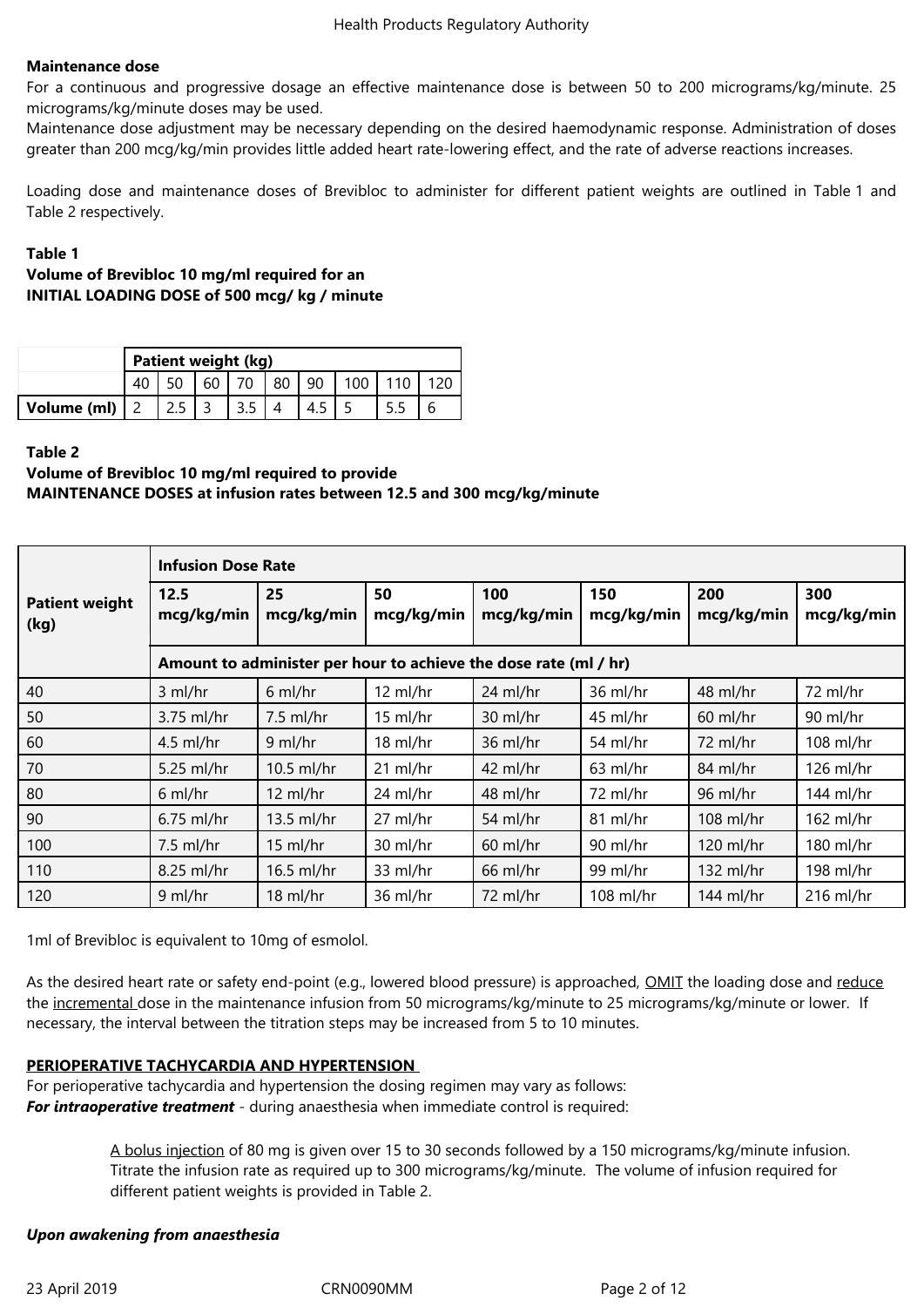#### Health Products Regulatory Authority

An infusion of 500 micrograms/kg/minute is given for 4 minutes followed by a 300 micrograms/kg/minute infusion. The volume of infusion required for different patient weights is provided in Table 2.

#### *For post-operative situations when time for titration is available*

A loading dose of 500 micrograms/kg/minute is given over 1 minute before each titration step to produce a rapid onset of action. Use titration steps of 50, 100, 150, 200, 250 and 300 micrograms/kg/minute given over 4 minutes and stopping at the desired therapeutic effect. The volume of infusion required for different patient weights is provided in Table 2.

#### **Recommended maximum dose:**

For adequate control of blood pressure, higher dosages (250-300 mcg/kg/min) may be required. The safety of dosages above 300 mcg/kg/min has not been adequately studied.

#### **Potential effects to be aware of during dosing with Brevibloc:**

In the event of an adverse reaction, the dosage of Brevibloc may be reduced or discontinued. Pharmacological adverse reactions should resolve within 30 minutes.

If a local infusion site reaction develops, an alternative infusion site should be used and caution should be taken to prevent extravasation.

The administration of Brevibloc for longer than 24 hours has not been thoroughly evaluated. Infusion durations greater than 24 hours should only be used with caution.

It is advised to terminate the infusion gradually because of the risk of rebound tachycardia and rebound hypertension. As with all beta-blockers, because withdrawal effects cannot be excluded, caution should be used in abruptly discontinuing Brevibloc administration in coronary artery disease (CAD) patients.

## **Replacing Brevibloc therapy by alternative drugs**

After patients achieve an adequate control of the heart rate and a stable clinicalstatus, transition to alternative drugs (such as antiarrhythmics or calcium antagonists) may be accomplished.

## *Reducing the dosage:*

When Brevibloc is to be replaced by alternative drugs, the physician should carefully consider the labeling instructions of the alternative drug selected and reduce the dosage of Brevibloc as follows:

Within the first hour after the first dose of the alternative drug, reduce the Brevibloc infusion rate by one-half (50%).

After administration of the second dose of the alternative drug, monitor the patient's response and if satisfactory control is maintained for the first hour, discontinue the Brevibloc infusion.

#### **Additional dosing information**

As the desired therapeutic effect or a safety endpoint (e.g., lowered blood pressure) is approached, omit the loading dose and reduce the incremental infusion to 12.5 to 25 micrograms/kg/minute.Also, if desired, increase the interval between titration steps from 5 to 10 minutes.

Brevibloc should be discontinued when heart rate or blood pressure rapidly approach or exceed a safety limit, and then restarted without a loading infusion at a lower dose after the heart rate or blood pressure has returned to an acceptable level.

#### **Special populations**

#### *Elderly*

The elderly should be treated with caution, starting with a lower dosage. Special studies in the elderly have not been conducted. However, analysis of data from 252 patients over 65 years of age indicated that no variations in pharmacodynamic effects occurred as compared with data from patients under 65.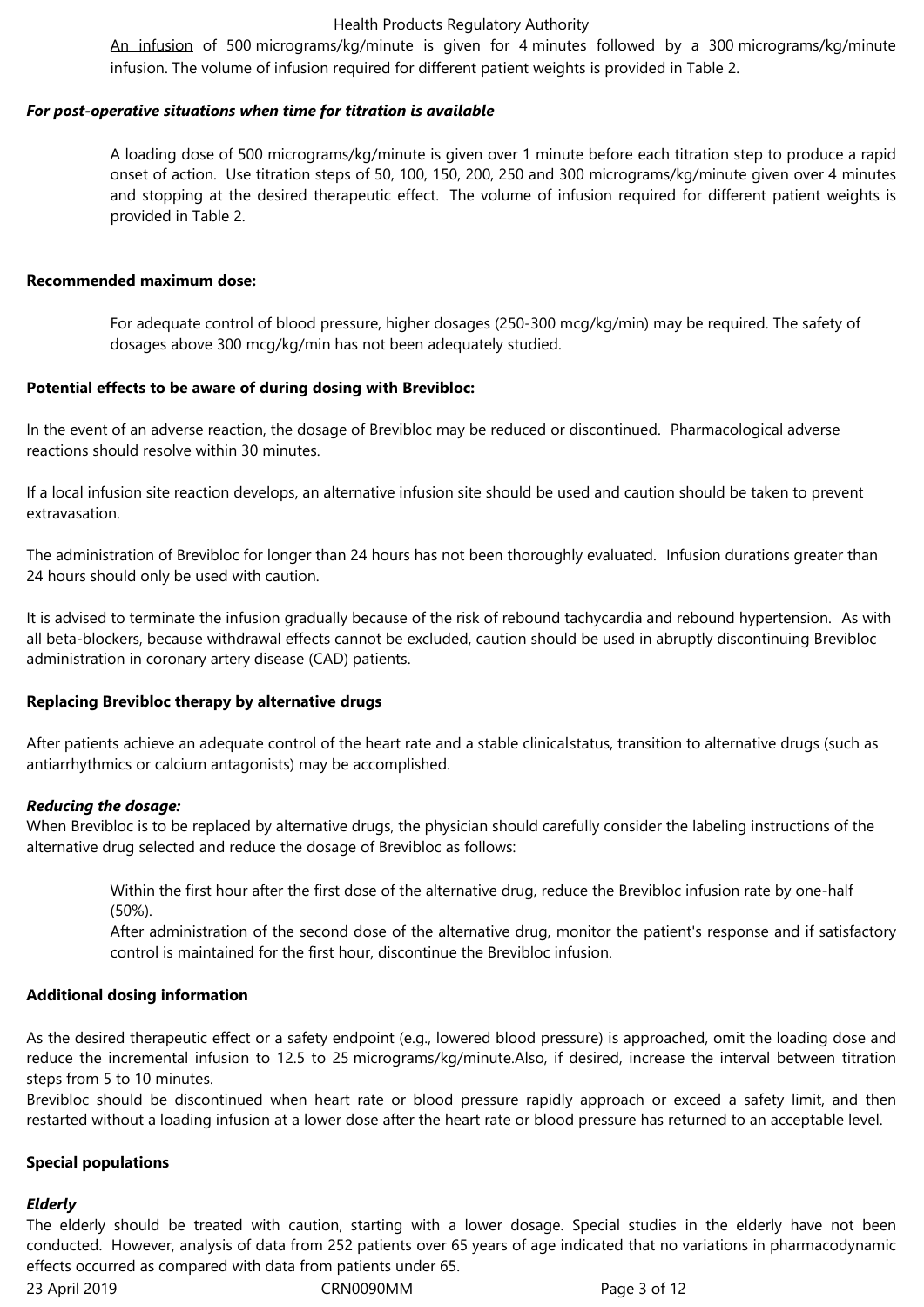## *Patients with renal insufficiency*

In patients with renal insufficiency caution is needed when Brevibloc is administered by infusion, since the acid metabolite of Brevibloc is excreted unchanged through the kidneys. Excretion of the acid metabolite is significantly decreased in patients with end-stage renal disease, with the elimination half-life increased to about ten-fold that of normal, and plasma levels considerably elevated.

## *Patients with liver insufficiency*

In case of liver insufficiency no special precautions are necessary since the esterases in the red blood cells have a main role in the Brevibloc metabolism.

## *Paediatric population*

The safety and efficacy of Brevibloc in children aged up to 18 years have not yet been established. Therefore, Brevibloc is not indicated for use in the paediatric population (see section 4.1). Currently available data are described in section 5.1 and 5.2 but no recommendation on a posology can be made.

## **4.3 Contraindications**

Hypersensitivity to the active substance, to any of the excipients or other beta-blockers (cross sensitivity between beta-blockers is possible;

Severe sinus bradycardia (less than 50 beats per minute);

Sick sinus syndrome; severe AV-nodal conductance disorders (without pacemaker); 2nd or 3rd degree AV-block;

Cardiogenic shock;

Severe hypotension;

Decompensated heart failure;

Concomitant or recent intravenous administration of verapamil.Brevibloc must not be administered within 48 hours of discontinuing verapamil (see section 4.5);

Non-treated phaeochromocytoma;

Pulmonary hypertension;

Acute asthmatic attack;

Metabolic acidosis.

## **4.4 Special warnings and precautions for use**

## *Warnings*

It is recommended to continuously monitor the blood pressure and the ECG in all patients treated with Brevibloc.

The use of Brevibloc for control of ventricular response in patients with supraventricular arrhythmias should be undertaken with caution when the patient is compromised haemodynamically or is taking other drugs that decrease any or all of the following: peripheral resistance, myocardial filling, myocardial contractility, or electrical impulse propagation in the myocardium. Despite the rapid onset and offset of the effects of Brevibloc, severe reactions may occur, including loss of consciousness, cardiogenic shock, cardiac arrest. Several deaths have been reported in complex clinical states where Brevibloc was presumably being used to control ventricular rate.

The most frequently observed side effect is hypotension, which is dose related but can occur at any dose. This can be severe. In the event of a hypotensive episode the infusion rate should be lowered or, if necessary, be discontinued. Hypotension is usually reversible (within 30 minutes after discontinuation of administration of Brevibloc). In some cases, additional interventions may be necessary to restore blood pressure. In patients with a low systolic blood pressure, extra caution is needed when adjusting the dosage and during the maintenance infusion.

Bradycardia, including severe bradycardia, and cardiac arrest has occurred with the use of Brevibloc. Brevibloc should be used with special caution in patients with low pretreatment heart rates and only when the potential benefits are considered to outweigh the risk.

Brevibloc is contraindicated in patients with pre-existing severe sinus bradycardia (see section 4.3). If the pulse rate decreases to less than 50-55 beats per minute at rest and the patient experiences symptoms related to bradycardia, the dosage should be reduced or administration stopped.

Sympathetic stimulation is necessary in supporting circulatory function in congestive heart failure. Beta-blockade carries the potential hazard of further depressing myocardial contractility and precipitating more severe failure. Continued depression of the myocardium with beta-blocking agents over a period of time can, in some cases, lead to cardiac failure.

Caution should be exercised when using Brevibloc in patients with compromised cardiac function. At the first sign or symptom of impending cardiac failure, Brevibloc should be withdrawn. Although withdrawal may be sufficient because of the short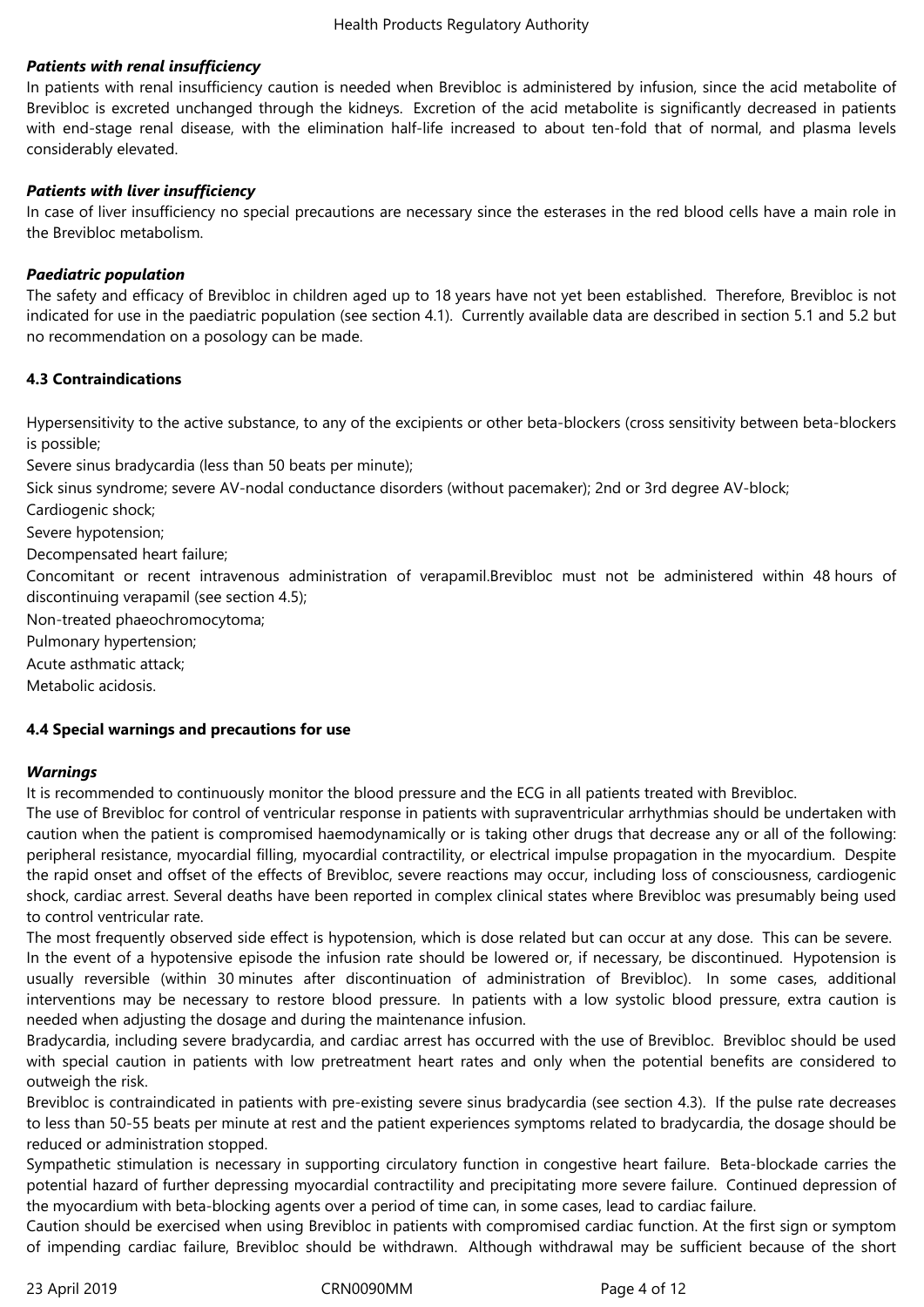elimination half-life of Brevibloc, specific treatment may also be considered (see section 4.9). Brevibloc is contraindicated in patients with decompensated heart failure (see section 4.3).

Due to its negative effect on conduction time, beta-blockers should only be given with caution to patients with first degree heart block or other cardiac conduction disturbances (see section 4.3).

Brevibloc should be used with caution and only after pre-treatment with alpha-receptor blockers in patients with pheochromocytoma(see section 4.3).

Caution is required when Brevibloc is used to treat hypertension following induced hypothermia.

Patients with bronchospastic disease should, in general, not receive beta-blockers. Because of its relative beta-1 selectivity and titratability, Brevibloc should be used with caution in patients with bronchospastic diseases. However, since beta-1 selectivity is not absolute, Brevibloc should be carefully titrated to obtain the lowest possible effective dose. In the event of bronchospasm, the infusion should be terminated immediately and a beta-2-agonist should be administered if necessary.

If the patient already uses a beta-2-receptor stimulating agent, it may be necessary to re-evaluate the dose of this agent.

Brevibloc should be used with caution in patients with a history of wheezing or asthma.

#### *Precautions*

Brevibloc should be used with caution in diabetics or in case of suspected or actual hypoglycaemia. Beta-blockers may mask the prodromal symptoms of a hypoglycaemia such as tachycardia. However, dizziness and sweating may not be affected. Concomitant use of beta-blockers and antidiabetic agents can increase the effect of the antidiabetic agents (blood glucose–lowering)(see section 4.5).

Infusion site reactions have occurred with the use of both Brevibloc 10 mg/ml and 20 mg/ml. These reactions have included infusion site irritation and inflammation as well as more severe reactions such as thrombophlebitis, necrosis, and blistering, in particular when associated with extravasation (see section 4.8). Infusions into small veins or through a butterfly catheter should be avoided. If a local infusion site reaction develops, an alternative infusion site should be used.

Beta-blockers may increase the number and the duration of anginal attacks in patients with Prinzemetal's angina due to unopposed alpha-receptor mediated coronary artery vasoconstriction. Non-selective beta-blockers should not be used for these patients and beta-1 selective blockers should only be used with the utmost care.

In hypovolemic patients, Brevibloc can attenuate reflex tachycardia and increase the risk of circulatory collapse. Therefore, Brevibloc should be used with caution in such patients.

In patients with peripheral circulatory disorders (Raynaud's disease or syndrome, intermittent claudication), beta-blockers should be used with great caution as aggravation of these disorders may occur.

Some beta-blockers, especially those administered intravenously, including Brevibloc, have been associated with increases in serum potassium levels and hyperkalemia. The risk is increased in patients with risk factors such as renal impairment and those on haemodialysis.

Beta-blockers may increase both the sensitivity toward allergens and the seriousness of anaphylactic reactions. Patients using beta-blockers may be unresponsive to the usual doses of epinephrine used to treat anaphylactic or anaphylactoid reactions (see section 4.5).

Beta-blockers have been associated with the development of psoriasis or psoriasiform eruptions and with aggravation of psoriasis. Patients with a personal or family history of psoriasis should be administered beta-blockers only after careful consideration of expected benefits and risks.

Beta-blockers, such as propranolol and metoprolol, may mask certain clinical signs of hyperthyroidism (such as tachycardia). Abrupt withdrawal of existing therapy with beta-blockers in patients at risk or suspected of developing thyrotoxicosis may precipitate thyroid storm and these patients must be monitored closely.

This medicinal product contains approximately 1.22 mmol (or 28 mg) of sodium per vial. To be taken into consideration by patients on a controlled sodium diet.

## **4.5 Interaction with other medicinal products and other forms of interactions**

Care should always be exercised whenever Brevibloc is used with other antihypertensive agents or other drugs that may cause hypotension or bradycardia: the effects of Brevibloc may be enhanced or the side-effects of hypotension or bradycardia may be exacerbated.

Calcium antagonists such as verapamil and to a lesser extent diltiazem have a negative influence on contractility and AV conduction. The combination should not be given to patients with conduction abnormalities and Brevibloc should not be administered within 48 hours of discontinuing verapamil (see section 4.3).

Calcium antagonists such as dihydropyridine derivatives (e.g., nifedipine) may increase the risk of hypotension. In patients with cardiac insufficiency and who are being treated with a calcium antagonist, treatment with beta-blocking agents may lead to cardiac failure. Careful titration of Brevibloc and appropriate haemodynamic monitoring is recommended.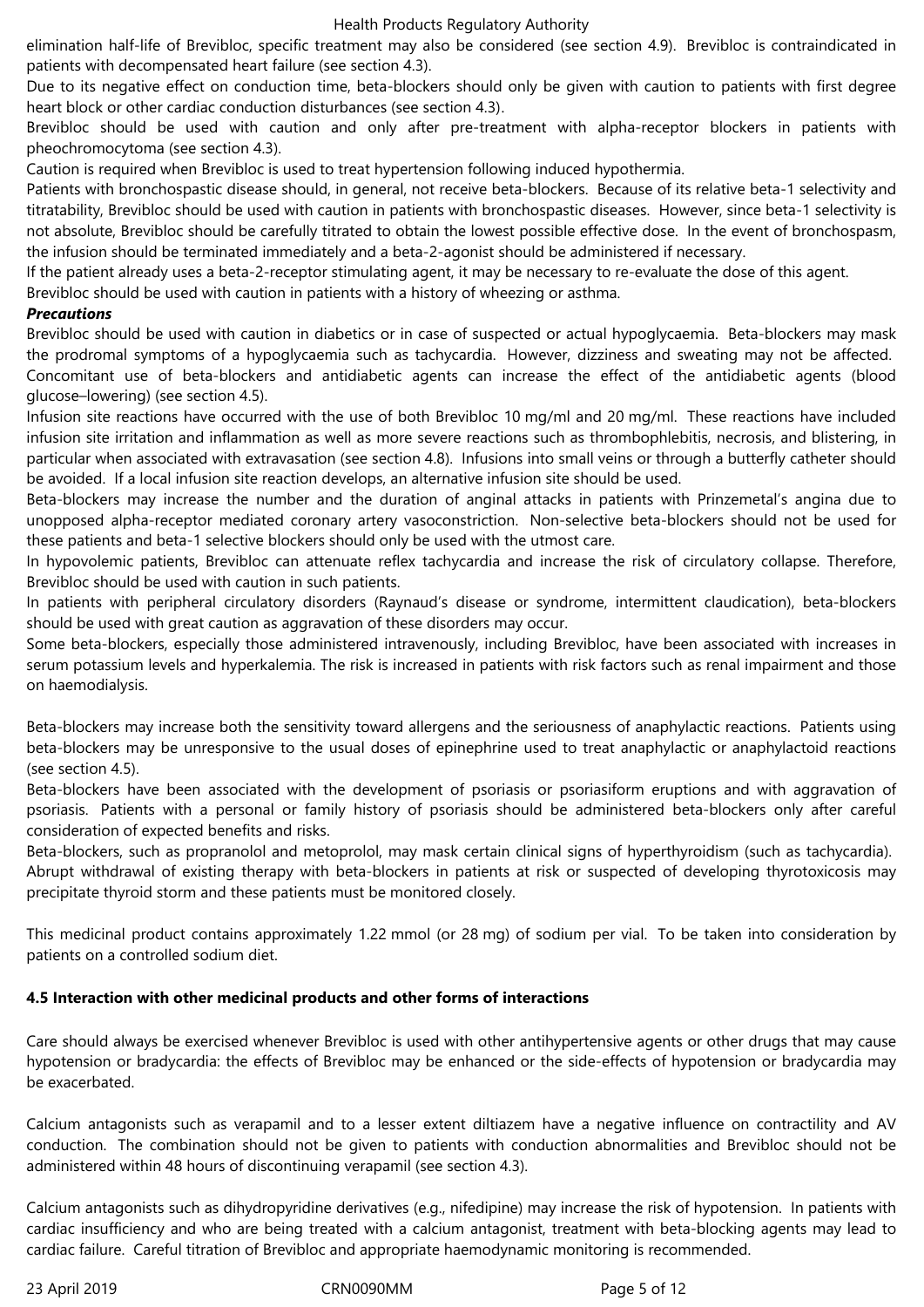Concomitant use of Brevibloc and Class I anti-arrhythmic drugs (e.g., disopyramide, quinidine) and amiodarone may have potentiating effect on atrial-conduction time and induce negative inotropic effect.

Concomitant use of Brevibloc and insulin or oral anti-diabetic drugs may intensify the blood sugar lowering effect (especially non-selective beta-blockers). Beta-adrenergic blockade may prevent the appearance of signs of hypoglycaemia (tachycardia), but other manifestations such as dizziness and sweating may not be masked.

Anaesthetic drugs: in situations where the patient's volume status is uncertain or concomitant antihypertensive drugs are utilized, there may be attenuation of the reflex tachycardia and an increased the risk of hypotension. Continuation of beta-blockade reduces the risk of arrhythmia during induction and intubation. The anaesthetist should be informed when the patient is receiving a beta-blocking agent in addition to Brevibloc. The hypotensive effects of inhalation anaesthetic agents may be increased in the presence of Brevibloc. The dosage of either agent may be modified as needed to maintain the desired haemodynamics.

The combination of Brevibloc with ganglion blocking agents can enhance the hypotensive effect.

NSAIDs may decrease the hypotensive effects of beta-blockers.

Special caution must be taken when using floctafenine or amisulpride concomitantly with beta-blockers.

Concomitant administration of tricyclic antidepressants (such as imipramine and amitriptyline), barbiturates or phenothiazines (such as chlorpromazine), as well as other antipsychotic agents (such as clozapine) may increase the blood pressure lowering effect. Dosing of Brevibloc should be adjusted downward to avoid unexpected hypotension.

When using beta-blockers, patients at risk of anaphylactic reactions may be more reactive to allergen exposure (accidental, diagnostic, or therapeutic). Patients using beta-blockers may be unresponsive to the usual doses of epinephrine used to treat anaphylactic reactions (see section 4.4).

The effects of Brevibloc may be counteracted by sympathomimetic drugs having beta-adrenergic agonist activity with concomitant administration. The dose of either agent may need to be adjusted based on patient response, or use of alternate therapeutic agents considered.

Catecholamine-depleting agents, e.g., reserpine, may have an additive effect when given with beta-blocking agents. Patients treated concurrently with Brevibloc and a catecholamine depletor should therefore be closely observed for evidence of hypotension or marked bradycardia, which may result in vertigo, syncope or postural hypotension.

Use of beta-blockers with moxonidine or alpha-2-agonists (such as clonidine), increases the risk of withdrawal rebound hypertension. If clonidine or moxonidine are used in combination with a beta-blocker and both treatments have to be discontinued, the beta blocker should be discontinued first and then the clonidine or moxonidine after a few days.

The use of beta-blockers with ergot derivatives may result in severe peripheral vasoconstriction and hypertension.

Data from an interaction study between Brevibloc and warfarin showed that concomitant administration of Brevibloc and warfarin does not alter warfarin plasma levels. Brevibloc concentrations, however, were equivocally higher when given with warfarin.

When digoxin and Brevibloc were concomitantly administered intravenously to normal volunteers, there was a 10-20% increase in digoxin blood levels at some time points. The combination of digitalis glycosides and Brevibloc may increase AV conduction time. Digoxin did not affect Brevibloc pharmacokinetics.

When intravenous morphine and Brevibloc interaction was studied in normal subjects, no effect on morphine blood levels was seen. The Brevibloc steady-state blood levels were increased by 46% in the presence of morphine, but no other pharmacokinetic parameters were changed.

The effect of Brevibloc on the duration of suxamethonium chloride-induced or mivacurium-induced neuromuscular blockade has been studied in patients undergoing surgery. Brevibloc did not affect the onset of neuromuscular blockade by suxamethonium chloride, but the duration of neuromuscular blockade was prolonged from 5 minutes to 8 minutes. Brevibloc moderately prolonged the clinical duration (18.6%) and recovery index (6.7%) of mivacurium.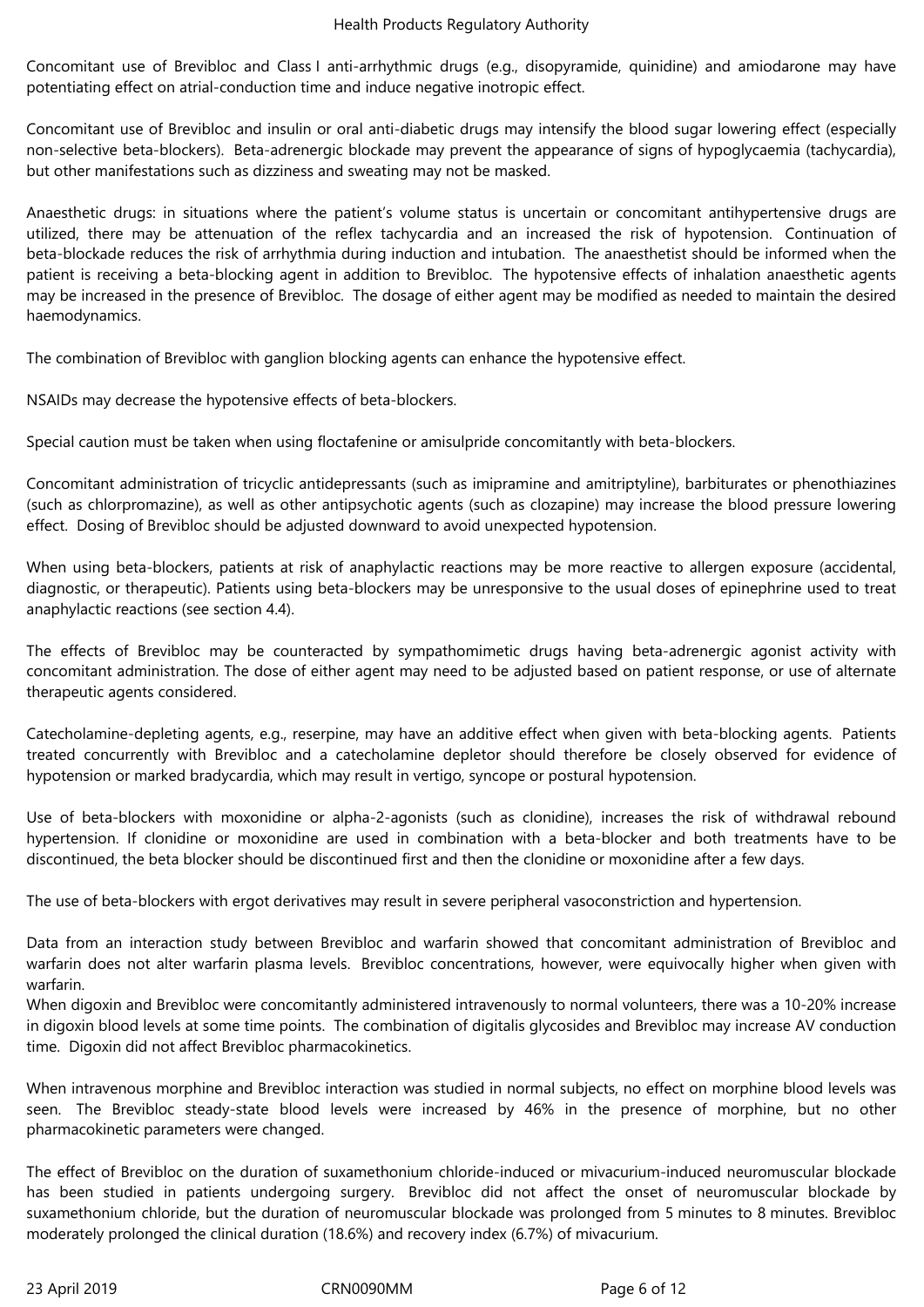## Health Products Regulatory Authority

Although the interactions observed in studies of warfarin, digoxin, morphine, suxamethonium chloride or mivacurium are not of major clinical importance, Brevibloc should be titrated with caution in patients being treated concurrently with warfarin, digoxin, morphine, suxamethonium chloride or mivacurium.

## **4.6 Fertility, pregnancy and lactation**

## *Pregnancy*

There are limited amount of data from the use of esmolol hydrochloride in pregnant women. Studies in animals have shown reproductive toxicity (see section 5.3).

## Esmolol hydrochloride is not recommended during pregnancy.

Based on the pharmacological action, in the later period of pregnancy, side effects on the foetus and neonate (especially hypoglycemia, hypotension and bradycardia) should be taken into account.

If treatment with Brevibloc is considered necessary, the uteroplacental blood flow and foetal growth should be monitored. The newborn infant must be closely monitored.

## *Breastfeeding*

Esmolol hydrochloride should not be used during breast-feeding.

It is not known whether esmolol hydrochloride/metabolites are excreted in human milk. A risk to the newborns/infants cannot be excluded.

## *Fertility*

There are no human data on the effects of esmolol on fertility.

## **4.7 Effects on ability to drive and use machines**

Not relevant

# **4.8 Undesirable effects**

In case of undesirable effects, the dose of Brevibloc can be reduced or discontinued.

Most of the undesirable effects observed have been mild and transient. The most important one has been hypotension. The following undesirable effects are ranked according to MedDRA System Organ Class (SOC) and to their frequency.

Note: The frequency of occurrence of adverse events is classified as follows: Verycommon(≥ 1/10) Common ( $\geq 1/100$  to < 1/10) Uncommon ( $≥$  1/1000 to < 1/100) Veryrare(<1/10000) Not known (Cannot be estimated from the available data)

| <b>System</b>                               | <b>Frequency</b> |                                                                                                                          |                                          |                  |                                       |  |  |  |
|---------------------------------------------|------------------|--------------------------------------------------------------------------------------------------------------------------|------------------------------------------|------------------|---------------------------------------|--|--|--|
| <b>Organ Class</b>                          | Very common      | Common                                                                                                                   | <b>Uncommon</b>                          | <b>Very rare</b> | Not known                             |  |  |  |
| Metabolism<br>and<br>nutrition<br>disorders |                  | Anorexia                                                                                                                 |                                          |                  | Hyperkalemia<br>Metabolic<br>acidosis |  |  |  |
| Psychiatric<br>disorders                    |                  | Depression<br>Anxiety                                                                                                    | Thinking abnormal                        |                  |                                       |  |  |  |
| Nervous<br>system<br>disorders              |                  | Dizziness <sup>1</sup><br>Somnolence<br>Headache<br>Paraesthesiae<br>Disturbance<br>in attention<br>Confusional<br>state | Syncope<br>Convulsion<br>Speech disorder |                  |                                       |  |  |  |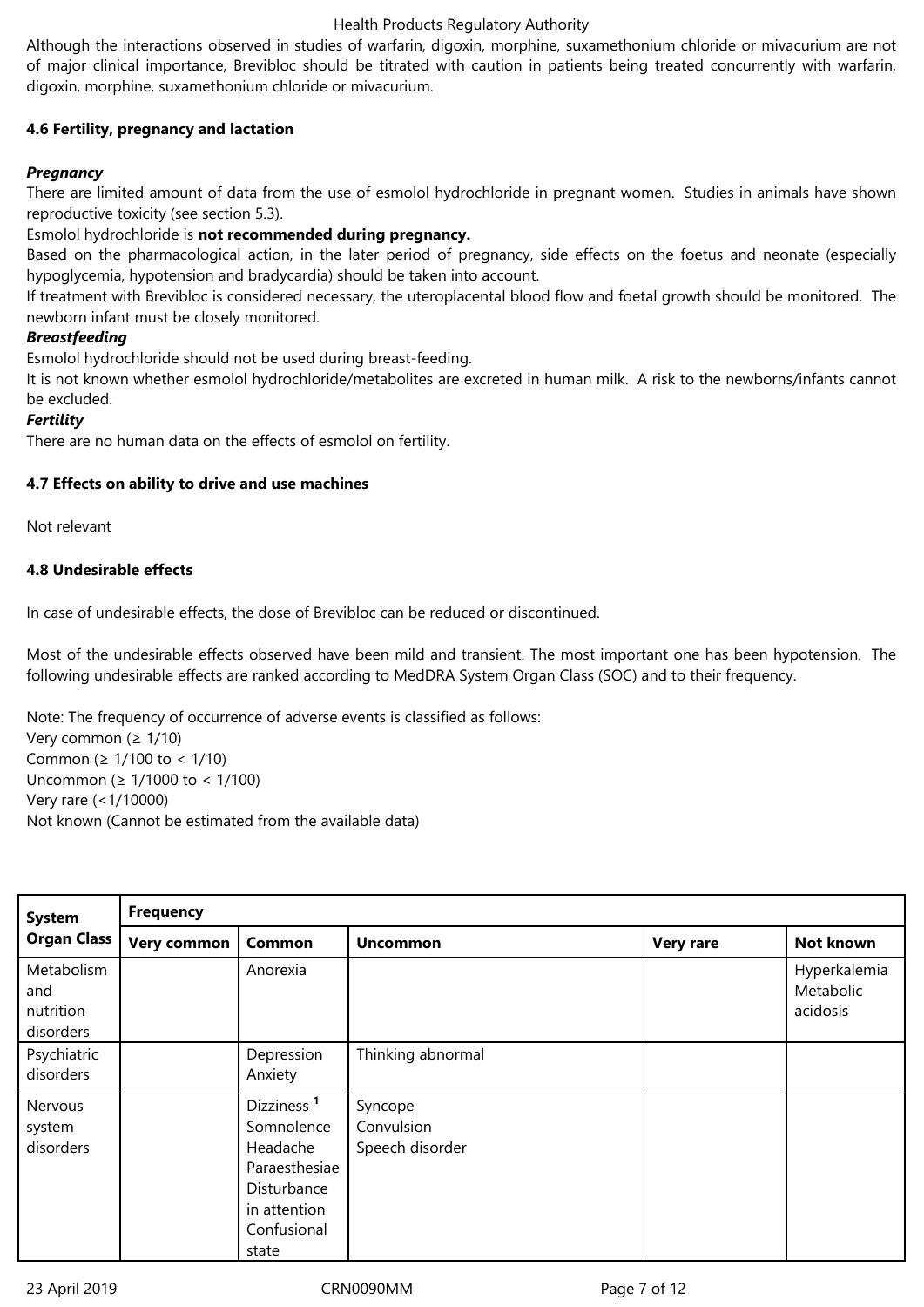| <b>System</b>         | <b>Frequency</b>   |               |                                                                                                                                                                   |                          |                                                                                         |  |  |  |
|-----------------------|--------------------|---------------|-------------------------------------------------------------------------------------------------------------------------------------------------------------------|--------------------------|-----------------------------------------------------------------------------------------|--|--|--|
| <b>Organ Class</b>    | <b>Very common</b> | <b>Common</b> | <b>Uncommon</b>                                                                                                                                                   | <b>Very rare</b>         | Not known                                                                               |  |  |  |
|                       |                    | Agitation     |                                                                                                                                                                   |                          |                                                                                         |  |  |  |
| Eye<br>disorders      |                    |               | Visual impairment                                                                                                                                                 |                          |                                                                                         |  |  |  |
| Cardiac<br>disorders  |                    |               | Bradycardia<br>Atrioventricular block<br>Pulmonary arterial pressure increased<br>Cardiac Failure<br>Ventricular extrasystoles<br>Nodal rhythm<br>Angina pectoris | Sinus arrest<br>Asystole | Accelerated<br>idioventricular<br>rhythm<br>Coronary<br>arteriospasm<br>Cardiac arrest. |  |  |  |
| Vascular<br>disorders | Hypotension        |               | Peripheral ischaemia<br>Pallor<br>Flushing                                                                                                                        | Thrombophlebitis         |                                                                                         |  |  |  |

<sup>1</sup> Dizziness and diaphoresis are in association with symptomatic hypotension. <sup>2</sup> In association with Injection and Infusion site reactions.

|                                                         | <b>Frequency</b>         |                                                                                                                                                |                                                                                                                          |                                                            |                                                                                    |  |  |
|---------------------------------------------------------|--------------------------|------------------------------------------------------------------------------------------------------------------------------------------------|--------------------------------------------------------------------------------------------------------------------------|------------------------------------------------------------|------------------------------------------------------------------------------------|--|--|
| <b>System Organ Class</b>                               | Very common              | Common                                                                                                                                         | <b>Uncommon</b>                                                                                                          | <b>Very rare</b>                                           | <b>Not known</b>                                                                   |  |  |
| Respiratory, thoracic and mediastinal<br>disorders      |                          |                                                                                                                                                | Dyspnoea<br>Pulmonary<br>oedema<br>Bronchospasm<br>Wheezing<br>Nasal<br>congestion<br>Rhonchi<br>Rales                   |                                                            |                                                                                    |  |  |
| Gastrointestinal disorders                              |                          | Nausea<br>Vomiting                                                                                                                             | Dysgeusia<br>Dyspepsia<br>Constipation<br>Dry mouth<br>Abdominal pain                                                    |                                                            |                                                                                    |  |  |
| Skin and subcutaneous tissue disorders                  | Diaphoresis <sup>1</sup> |                                                                                                                                                | Skin<br>discolouration <sup>2</sup><br>Erythema <sup>2</sup>                                                             | Skin<br>necrosis <sup>2</sup><br>(due to<br>extravasation) | Psoriasis <sup>3</sup><br>Angioedema<br>Urticaria                                  |  |  |
| Musculoskeletal and connective tissue<br>disorders      |                          |                                                                                                                                                | Musculoskeletal<br>pain <sup>4</sup>                                                                                     |                                                            |                                                                                    |  |  |
| Renal and urinary disorders                             |                          |                                                                                                                                                | Urinary<br>retention                                                                                                     |                                                            |                                                                                    |  |  |
| General disorders and administration site<br>conditions |                          | Asthenia<br>Fatigue<br>Injection site<br>reaction<br>Infusion site<br>reaction<br>Infusion site<br>inflammation<br>Infusion site<br>induration | Chills<br>Pyrexia<br>Oedema <sup>2</sup><br>Pain <sup>2</sup><br>Infusion site<br>burning<br>Infusion site<br>ecchymosis |                                                            | Infusion site<br>phlebitis<br>Infusion site<br>vesicles<br>Blistering <sup>2</sup> |  |  |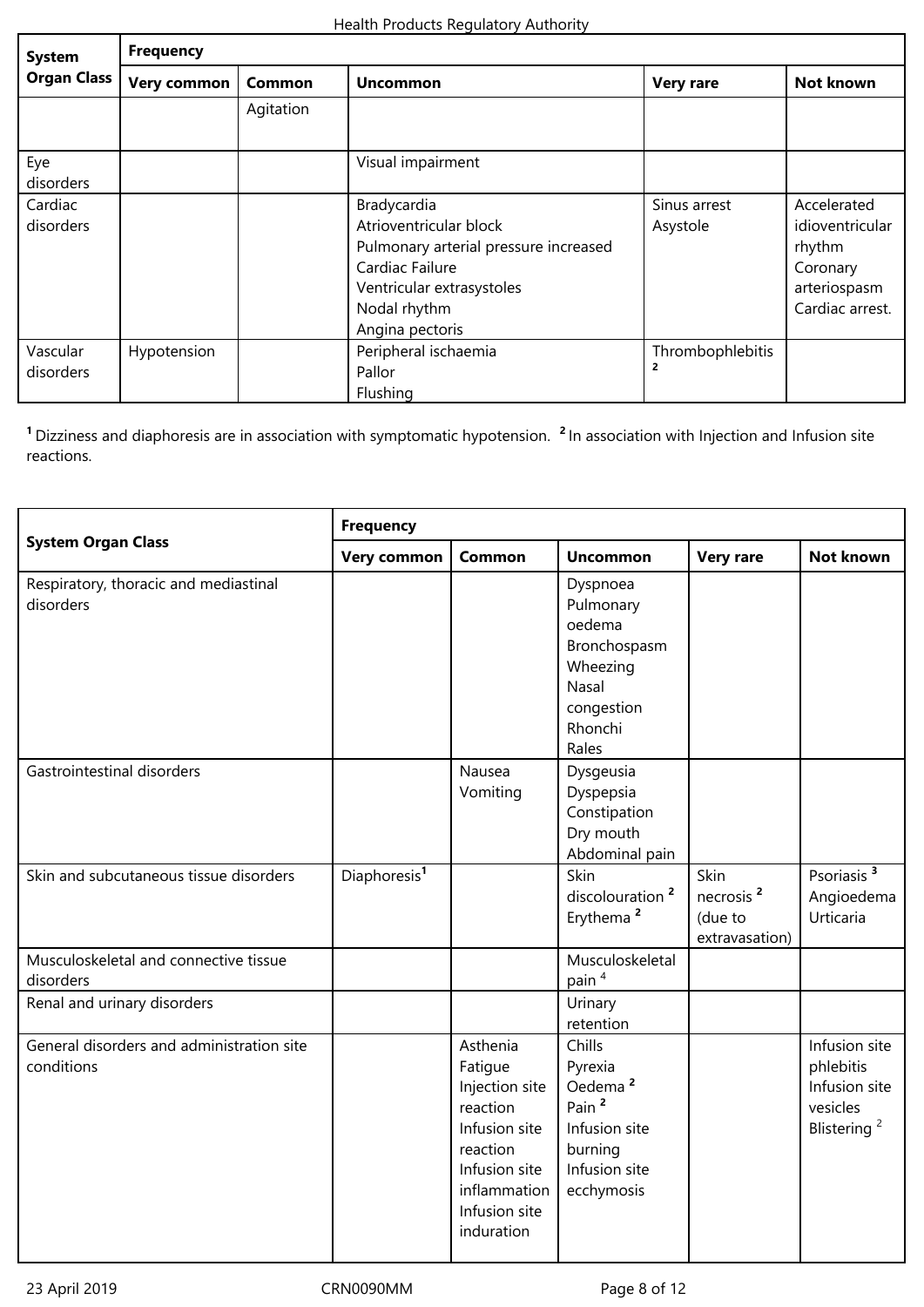reactions.

<sup>3</sup> Beta-blockers as a drug class can cause psoriasis in some situations, or worsen it. <sup>4</sup>Including midscapular pain and costochondritis

# **Reporting of suspected adverse reactions**

Reporting suspected adverse reactions after authorisation of the medicinal product is important. It allows continued monitoring of the benefit/risk balance of the medicinal product. Healthcare professionals are asked to report any suspected adverse reactions via HPRA Pharmacovigilance, Earlsfort Terrace, IRL - Dublin 2; Tel: +353 1 6764971 ;Fax: +353 1 6762517 . Website: http://www.hpra.ie/; E-mail: medsafety@hpra.ie.

# **4.9 Overdose**

Cases of massive accidental overdoses with concentrated solutions of Brevibloc have occurred. Some of these overdoses have been fatal while others have resulted in permanent disability. Loading doses in the range of 625 mg to 2.5 g (12.5 to 50 mg/kg) have been fatal.

## *Symptoms*

In case of overdose the following symptoms can occur: severe hypotension, sinus bradycardia, atrioventricular block, heart insufficiency, cardiogenic shock, cardiac arrest, bronchospasm, respiratory insufficiency, loss of consciousness to coma, convulsions, nausea, vomiting, hypoglycaemia and hyperkalaemia.

## *Treatment*

Because of the short elimination half-life of Brevibloc (approximately 9 minutes), the first step in the management of toxicity should be to discontinue the administration of the drug.The time taken for symptoms to disappear following overdosing will depend on the amount of Brevibloc administered. This may take longer than the 30minutes seen with discontinuation at therapeutic dose levels of Brevibloc. Artificial respiration may be necessary. Based on the observed clinical effects, the following general measures should also be considered:

*Bradycardia:* atropine or another anticholinergic drug should be given i.v.When the bradycardia cannot be treated sufficiently a pacemaker may be necessary.

*Bronchospasm:* nebulised beta-2-sympathomimetics should be given. If this is not sufficient intravenous

beta-2-sympathomimetics or aminophylline can be considered.

*Symptomatic hypotension:* fluids and/or pressor agents should be given i.v.

*Cardiovascular depression or cardiac shock*: diuretics or sympathomimetics can be administered.The dose of sympathomimetics (depending on the symptoms: dobutamine, dopamine, noradrenaline, isoprenaline, etc.) depends on the therapeutic effect. In case further treatment is necessary, the following agents can be given i.v. based on the clinical situation and judgement of the treating healthcare professional:

Atropine; Inotropic agents; Calcium ions.

# **5 PHARMACOLOGICAL PROPERTIES**

## **5.1 Pharmacodynamic properties**

Pharmacotherapeutic group: Beta-blocking agents, selective. ATC code: C07AB09

Brevibloc is a beta-selective (cardioselective) adrenergic receptor blocking agent. At therapeutic doses Brevibloc has no significant intrinsic sympathomimetic activity (ISA) or membrane stabilising activity.

Esmolol hydrochloride, the active ingredient of Brevibloc, is chemically related to the phenoxy propanolamine class of beta-blockers.

Based on the pharmacological properties Brevibloc has a rapid onset and a very short duration of action by which the dose can be quickly adjusted.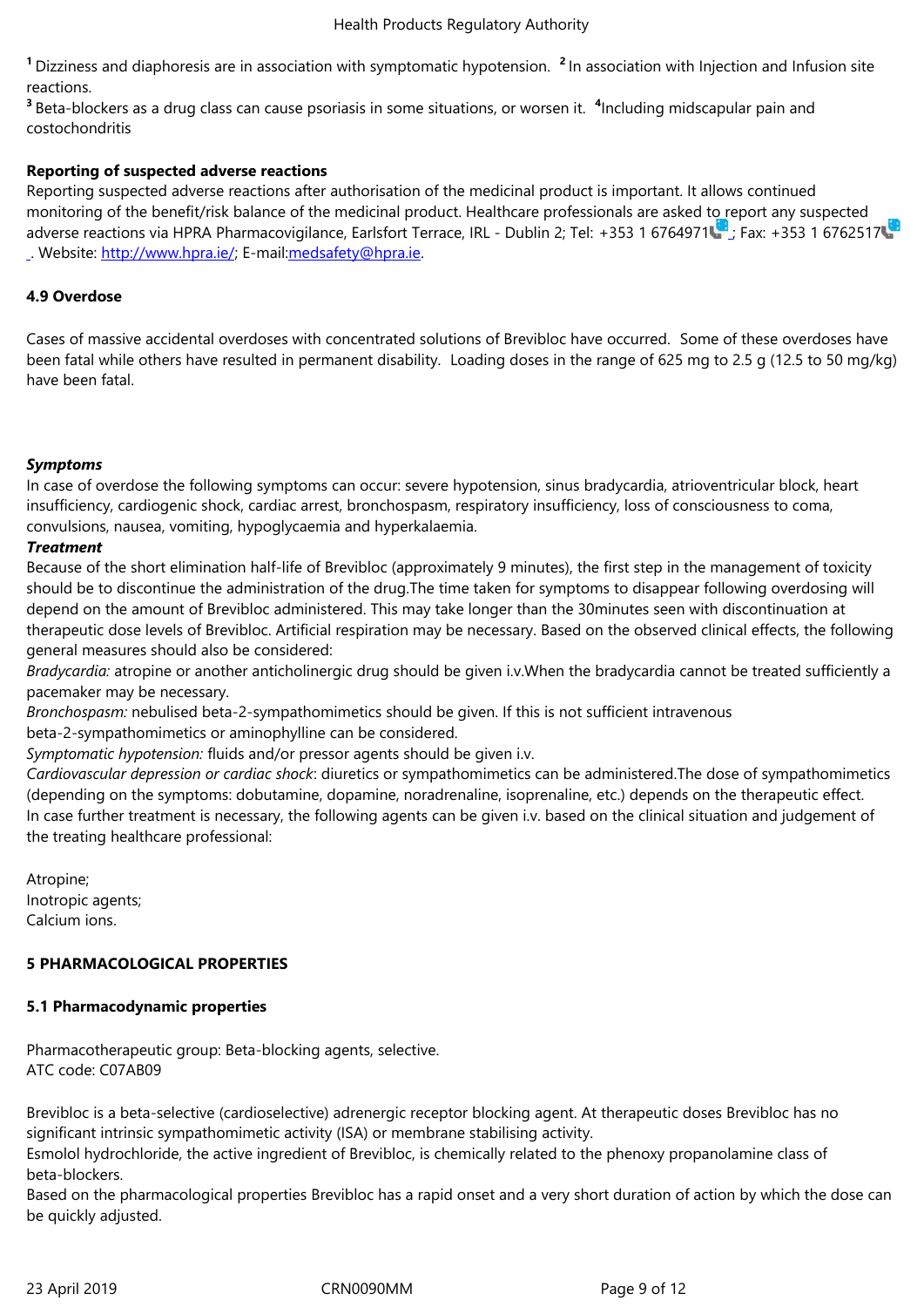#### Health Products Regulatory Authority

When an appropriate loading dose is used, steady state blood levels are obtained within 5 minutes. However, the therapeutic effect is achieved sooner than the stable plasma concentration. The infusion rate can then be adjusted to obtain the desired pharmacological effect.

Brevibloc has the known haemodynamic and electrophysiologic effect of beta-blockers:

Reduction of the heart frequency during rest and exercise; Reduction of the isoprenaline caused increase of the heart frequency; Increase of the recovering time of the SA-node; Delay of the AV-conductance; Prolonging the AV-interval with normal sinus rhythm and during atrium stimulation without delay in the His-Purkinje tissue; Prolonging of PQ time, induction of AV block grade II; Prolonging the functional refractory period of atria and ventricles; Negative inotropic effect with decreased ejection fraction; Decrease in blood pressure.

## **Children**

An uncontrolled pharmacokinetic/efficacy study was undertaken in 26 paediatric patients aged 2 to 16 years with supraventricular tachycardia (SVT). A loading dose of 1000micrograms/kg of Brevibloc was administered followed by a continuous infusion of 300micrograms/kg/minute. SVT was terminated in 65% of patients within 5minutes of the commencement of esmolol.

In a randomised but uncontrolled dose comparison study, efficacy was assigned in 116 paediatric patients aged 1week to 7years with hypertension following repair of coarctation of the aorta. Patients receiving an initial infusion of either 125micrograms/kg, 250micrograms/kg, or 500micrograms/kg, followed by a continuous infusion of 125micrograms/kg/minute, 250micrograms/kg/minute, or 500micrograms/kg/minute respectively. There was no significant difference in hypotensive effect between the 3 dosage groups. 54% of patients overall required medication other than Brevibloc to achieve satisfactory blood pressure control. No difference was apparent in this regard between the different dose groups.

## **5.2 Pharmacokinetic properties**

## **Absorption**

The kinetics of esmolol are linear in healthy adults, the plasma concentration is proportional to the dose. If a loading dose is not used then steady-state blood concentrations are reached within 30 minutes with doses of 50 to 300 micrograms/Kg per minute.

## **Distribution**

The distribution half-life of esmolol hydrochloride is very fast, about 2 minutes.

The volume of distribution is 3.4 l/kg. Esmolol hydrochloride is 55% bound to human plasma protein compared with only 10% for the acid metabolite.

## **Biotransformation**

The metabolism of esmolol hydrochloride is independent when the dose is between 50 and 300 micrograms/kg/minute.

Esmolol hydrochloride is metabolised by esterases into an acid metabolite (ASL-8123) and methanol. This occurs through hydrolysis of the ester group by esterases in the red blood cells.

## **Elimination**

The elimination half-life after intravenous administration is approximately 9 minutes.

The total clearance is 285 ml/kg/minute; this is independent of the circulation of the liver or any other organ. Esmolol hydrochloride is excreted by the kidneys, partly unchanged (less than 2% of the administered amount), partly as acid metabolite that has a weak (less than 0.1% of esmolol) beta-blocking activity. The acid metabolite is excreted in the urine and has a half-life of about 3.7 hours.

## **Children**

A pharmacokinetic study was undertaken in 22 paediatric patients aged 3 to 16 years. A loading dose of 1000 micrograms/kg of Brevibloc was administered, followed by a continuous infusion of 300 micrograms/kg/minute. The observed mean total body clearance was 119 ml/kg/minute, the mean volume of distribution 283 ml/kg and the mean terminal elimination half-life 6.9 minutes, indicating that Brevibloc kinetics in children are similar to those in adults. However, large inter-individual variability was observed.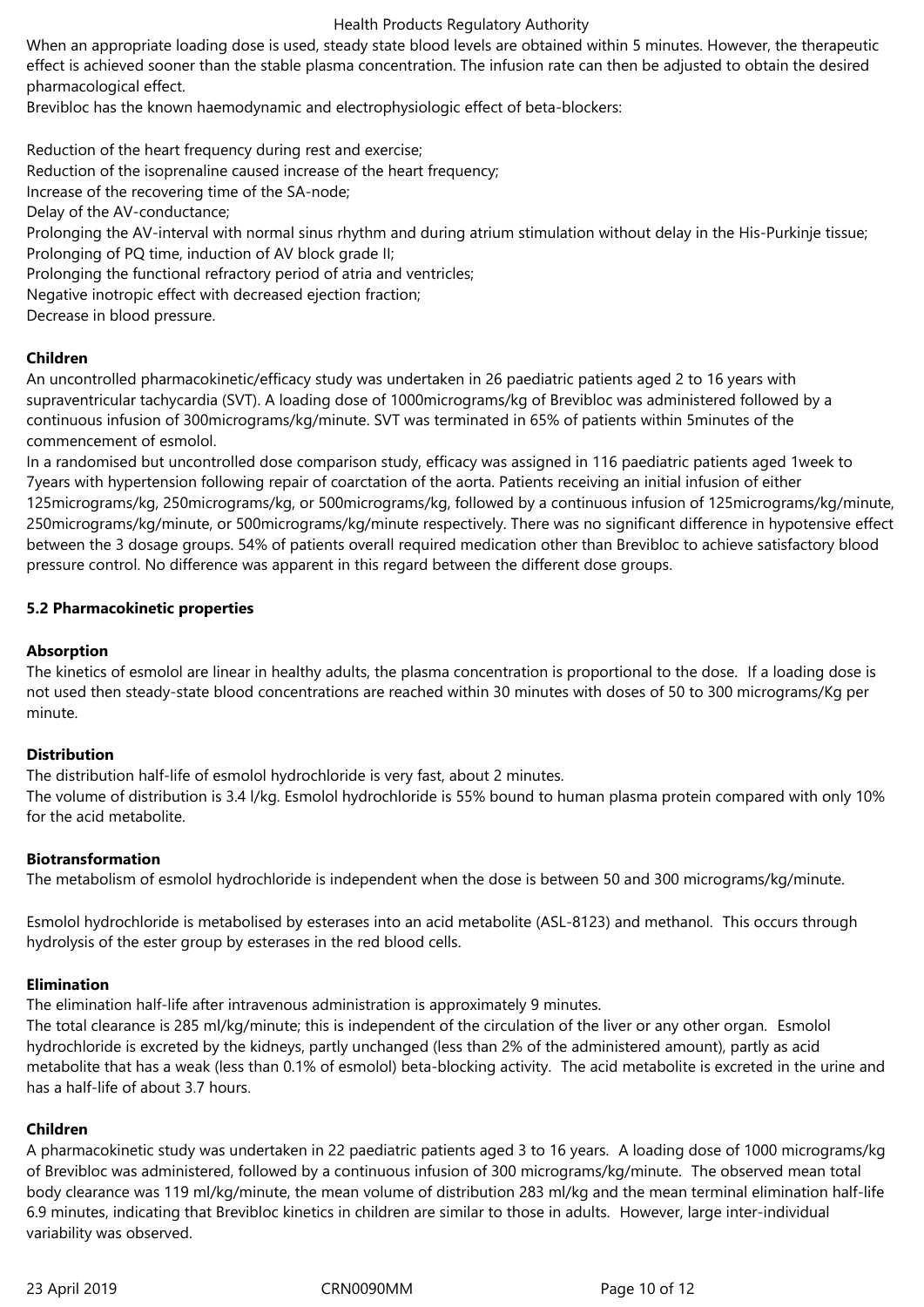## **5.3 Preclinical safety data**

No teratogenic effect has been observed in animal studies. In rabbits an embryo toxic effect has been observed (increase in fetal resorption) which was probably caused by Brevibloc. This effect was observed at doses at least 10 times higher than the therapeutic dose. No studies have been done on the effect of Brevibloc on the fertility and on peri- and postnatal effects. Brevibloc was found to be not mutagenic in several in vitro and in vivo test systems. The safety of Brevibloc has not been examined in long-term studies.

## **6 PHARMACEUTICAL PARTICULARS**

## **6.1 List of excipients**

Sodium acetate Glacial acetic acid Sodium chloride Sodium hydroxide and/or hydrochloric acid for pH adjustment Water for injections

## **6.2 Incompatibilities**

In the absence of compatibility studies, this medicinal product must not be mixed with other medicinal products or sodium bicarbonate solutions.

## **6.3 Shelf life**

2 years.

The opened product is physicochemically stable for 24 hours at 2 to 8 °C.

From a microbiological point of view, the product should be used immediately. If not used immediately, in use storage times and conditions prior to use are the responsibility of the user and would normally not be longer than 24 hours at 2 to 8°C, unless opening has taken place in controlled and validated aseptic conditions.

## **6.4 Special precautions for storage**

Do not store above 25°C. For storage conditions of the solution see section 6.3.

## **6.5 Nature and contents of container**

10 ml Type I amber glass vial with a bromobutyl rubber stopper. Pack sizes of 3, 5, 10 and 20 vials. Not all pack sizes may be marketed.

## **6.6 Special precautions for disposal and other handling**

Each vial is intended for single use only. Avoid contact with alkali. The solution should be visually inspected for particulate matter and discolouration prior to administration. Only a clear and colourless or slightly coloured solution should be used. Any unused solution and the containers should be disposed of in accordance with local requirements.

## **7 MARKETING AUTHORISATION HOLDER**

Baxter Holding B.V. Kobaltweg 49 3542CE Utrecht **Netherlands** 

## **8 MARKETING AUTHORISATION NUMBER**

PA2299/021/001

23April2019 CRN0090MM Page11of12